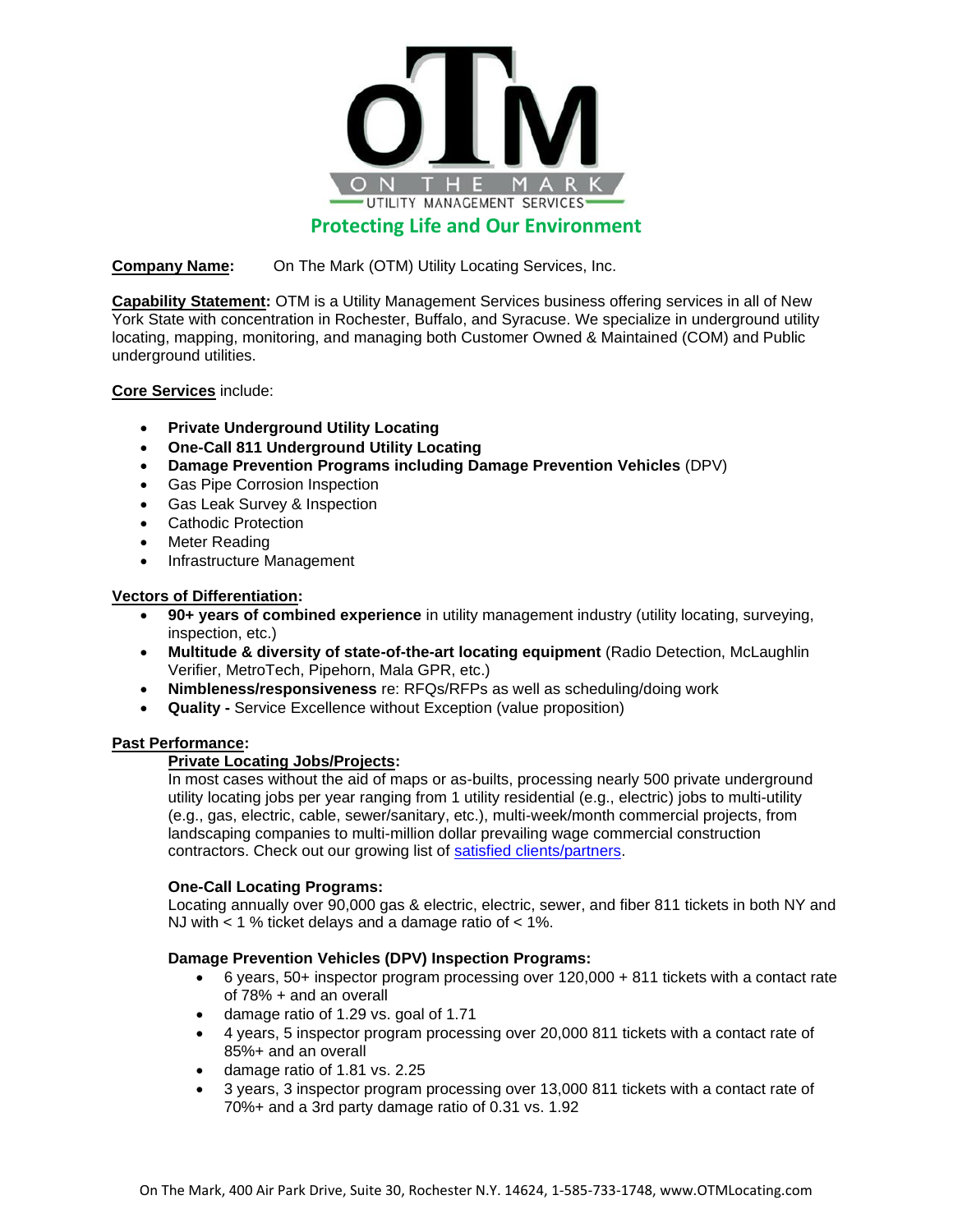

**Protecting Life and Our Environment**

# **Company Data:**

Founded in 2011 EIN: 27-4592242 NYS Employee Registration No.: 51-92987 DUNS & BRADSTREET No.: 07 923 0746 NAICS Code(s): 561990, 541990 SIC Code(s): 73890209 Compounded Annual Growth Rate (CAGR): 87.5% Avg. Net Income/Cash Flow: 10%+

Balance Sheet: \$0 Debt No. of Employees: 87 and growing

# **Insurance Coverages:**

| Commercial General Liability  | \$2M/4M                                       |
|-------------------------------|-----------------------------------------------|
| Umbrella Liability            | \$5M (\$7M total – Gen. Liability & Umbrella) |
| Automotive Liability          | S <sub>1</sub> M                              |
| <b>Workers Compensation</b>   | \$1M                                          |
| <b>Professional Liability</b> | \$2M/3M                                       |

# **Key Customers/Partners:**

Avangrid, ConEdison, Orange & Rockland Utilities, Empire Access, Buffalo Sewer Authority, Unified Court Systems, and a myriad of construction companies such as LaBella, The DDS Companies, Haskell [\(click here to see a more complete listing\)](https://www.otmlocating.com/private-utility-locating-customers)

### **Social Economic Impact/Status:**

**Community Support Fund** - Donating to 501(c)(3) organizations up to 10% of company's positive cash generation each year. For more info. go to webpage: [Community Fund.](https://www.otmlocating.com/community-support)



Certification Awarded on: September 13, 2021 Expiration Date: September 13, 2026 File ID#: 66049

**CERTIFIED** ·MBE· 2022 Certification Awarded on: March 1, 2022 Expiration Date: February 28, 2023 Certification #: NY13146



Erie County MBE

On The Mark, 400 Air Park Drive, Suite 30, Rochester N.Y. 14624, 1-585-733-1748, www.OTMLocating.com